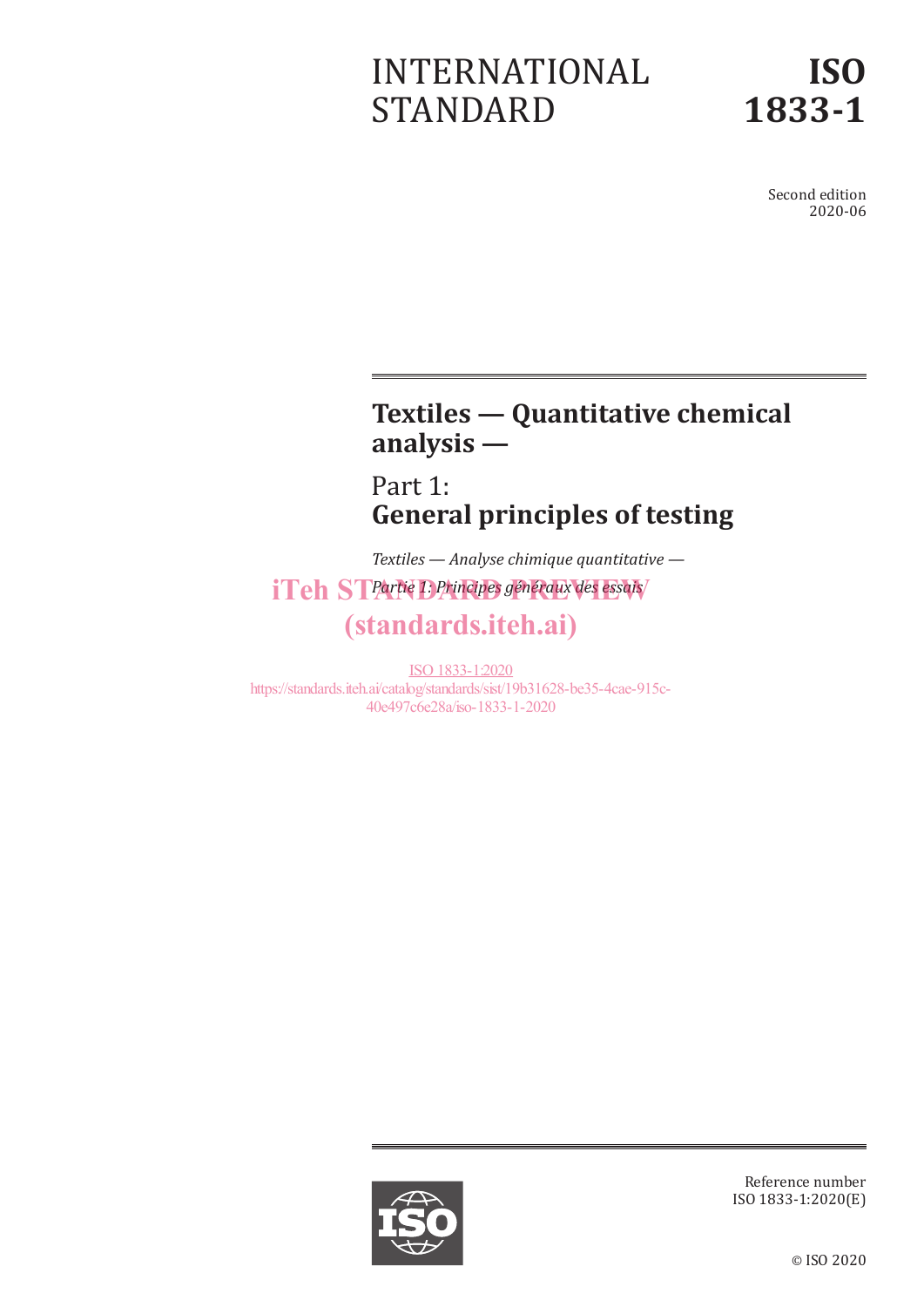# iTeh STANDARD PREVIEW (standards.iteh.ai)

ISO 1833-1:2020 https://standards.iteh.ai/catalog/standards/sist/19b31628-be35-4cae-915c-40e497c6e28a/iso-1833-1-2020



### **COPYRIGHT PROTECTED DOCUMENT**

#### © ISO 2020

All rights reserved. Unless otherwise specified, or required in the context of its implementation, no part of this publication may be reproduced or utilized otherwise in any form or by any means, electronic or mechanical, including photocopying, or posting on the internet or an intranet, without prior written permission. Permission can be requested from either ISO at the address below or ISO's member body in the country of the requester.

ISO copyright office CP 401 • Ch. de Blandonnet 8 CH-1214 Vernier, Geneva Phone: +41 22 749 01 11 Fax: +41 22 749 09 47 Email: copyright@iso.org Website: www.iso.org

Published in Switzerland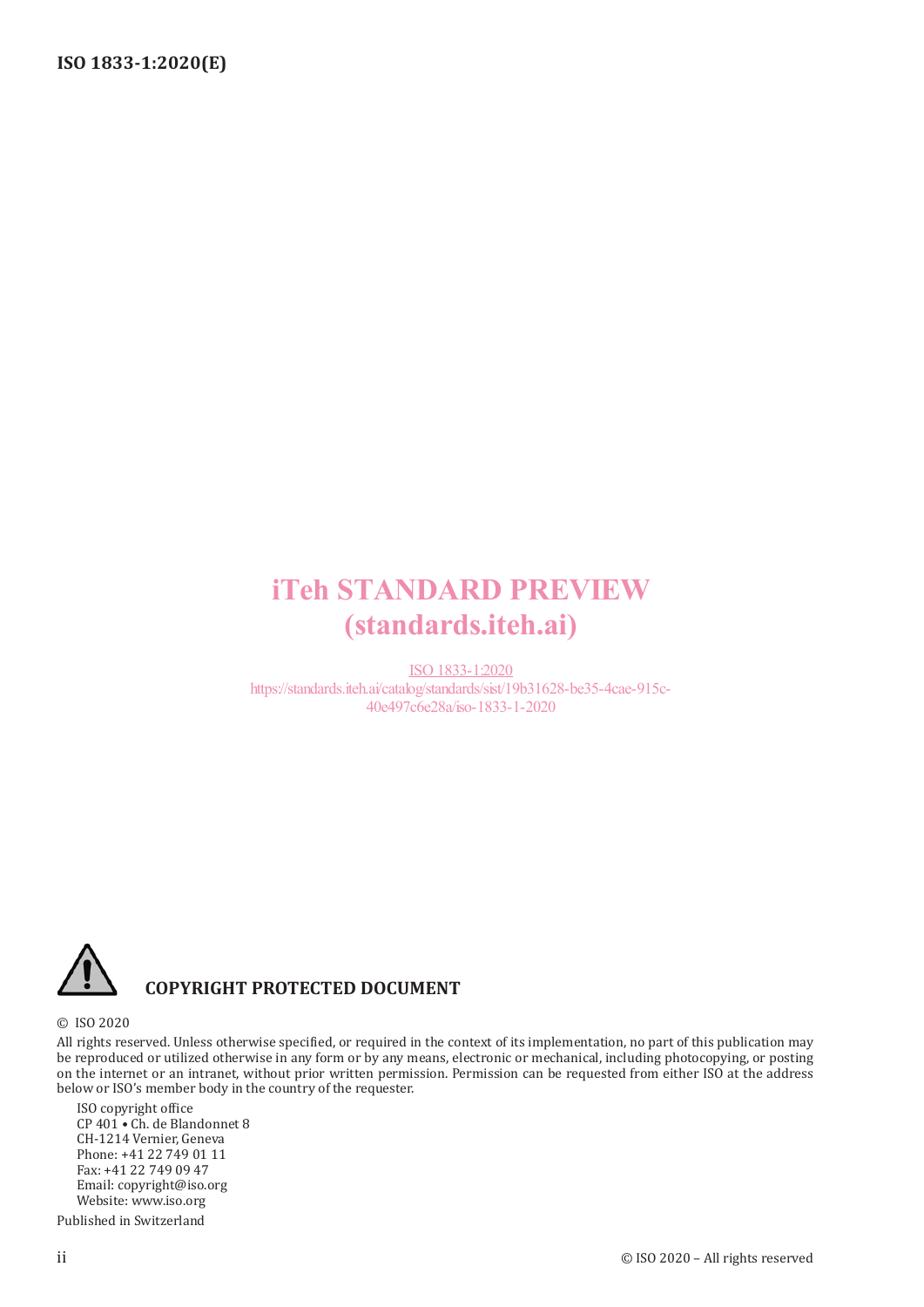Page

## **Contents**

| 1            |            |                                                                            |  |  |
|--------------|------------|----------------------------------------------------------------------------|--|--|
| 2            |            |                                                                            |  |  |
| 3            |            |                                                                            |  |  |
| 4            |            |                                                                            |  |  |
| 5            |            |                                                                            |  |  |
| 6            |            |                                                                            |  |  |
| 7            |            |                                                                            |  |  |
| 8            | 8.1<br>8.2 | Sampling <u>Sampling</u> 2                                                 |  |  |
| $\mathbf{q}$ |            |                                                                            |  |  |
|              | 9.1        | 9.1.1<br>9.1.2                                                             |  |  |
|              |            | 9.1.3<br>- Drying of test specimens BLD PREVIEW 33<br>9.1.4                |  |  |
|              |            | 9.1.5<br>Cooling (standards.itch.ai) Weighing (standards.itch.ai)<br>9.1.6 |  |  |
|              | 9.2        |                                                                            |  |  |
| 10           |            | ESO 1833-12020<br>Calculation and expression of results                    |  |  |
| 11           |            | Precision of the methods 40e497c6e28a/so-1833-1-2020                       |  |  |
| 12           |            |                                                                            |  |  |
|              |            |                                                                            |  |  |
|              |            |                                                                            |  |  |
|              |            |                                                                            |  |  |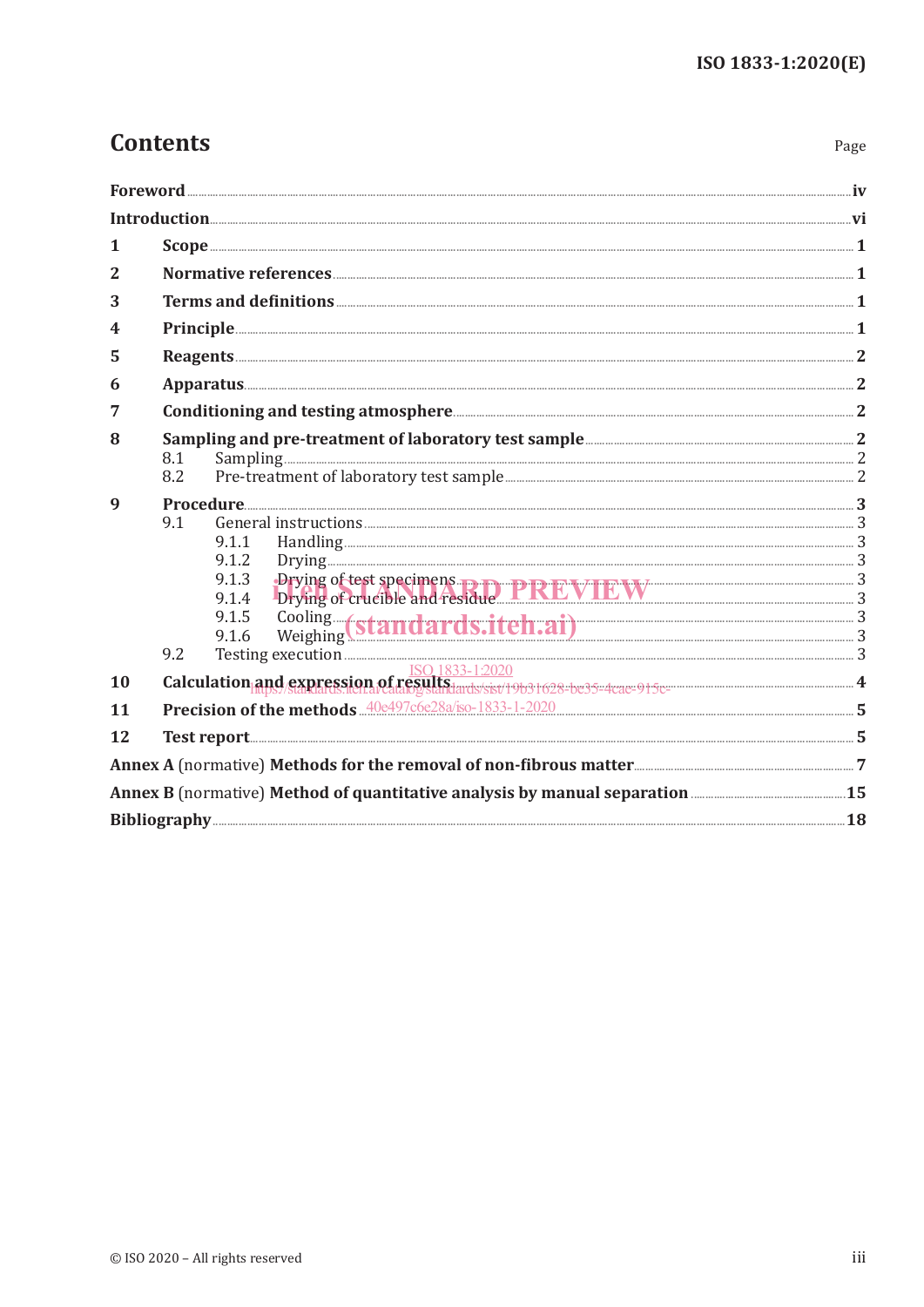### **Foreword**

ISO (the International Organization for Standardization) is a worldwide federation of national standards bodies (ISO member bodies). The work of preparing International Standards is normally carried out through ISO technical committees. Each member body interested in a subject for which a technical committee has been established has the right to be represented on that committee. International organizations, governmental and non-governmental, in liaison with ISO, also take part in the work. ISO collaborates closely with the International Electrotechnical Commission (IEC) on all matters of electrotechnical standardization.

The procedures used to develop this document and those intended for its further maintenance are described in the ISO/IEC Directives, Part 1. In particular, the different approval criteria needed for the different types of ISO documents should be noted. This document was drafted in accordance with the editorial rules of the ISO/IEC Directives, Part 2 (see www.iso.org/directives).

Attention is drawn to the possibility that some of the elements of this document may be the subject of patent rights. ISO shall not be held responsible for identifying any or all such patent rights. Details of any patent rights identified during the development of the document will be in the Introduction and/or on the ISO list of patent declarations received (see www.iso.org/patents).

Any trade name used in this document is information given for the convenience of users and does not constitute an endorsement.

For an explanation of the voluntary nature of standards, the meaning of ISO specific terms and expressions related to conformity assessment, as well as information about ISO's adherence to the<br>World Trade Organization (WTO) principles in the Technical Barriers to Trade (TBT) see www.iso.org/ World Trade Organization (WTO) principles in the Technical Barriers to Trade (TBT) see www.iso.org/ iso/foreword.html. (standards.iteh.ai)

This document was prepared by Technical Committee ISO/TC 38, *Textiles*, in collaboration with the European Committee for Standardization (CEN) Technical Committee CEN/TC 248, *Textile and textile*<br>European Committee for Standardization (CEN) Technical Committee CEN/TC 248, *Textile and textile* products, in accordance with the Agreement on technical cooperation between ISO and CEN (Vienna Agreement). 40e497c6e28a/iso-1833-1-2020

This second edition cancels and replaces the first edition (ISO 1833-1:2006), which has been technically revised. It also incorporates the Technical Corrigendum ISO 1833-1:2006/Cor 1:2009.

The main changes compared to the previous edition are as follows:

- Introduction, A.2 and bibliography: a reference to ISO/TR 11827 regarding the fibre identification has been added;
- Clause 2: normative references have been added;
- Clause 4: references to ISO 2076 and ISO 6938 have been added for the use of the generic names in the ISO 1833 series;
- Clause 5: warning sentences and reference to grade 3 water have been introduced;
- Clause 6: stoppered weighing bottles have been added;
- $-$  8.2: all pretreatments have been described in Annex A (including pretreatment with light petroleum) a requirement for reporting if any pretreatment is carried out [see Clause 12, e)] has been introduced;
- 9.1.1: instructions for handling have been added;
- 9.1.2: instructions for short drying period have been added;
- 9.1.6 (former 9.1.5): a note has been removed;
- $-9.2$ : a requirement regarding the number of test specimens has been added;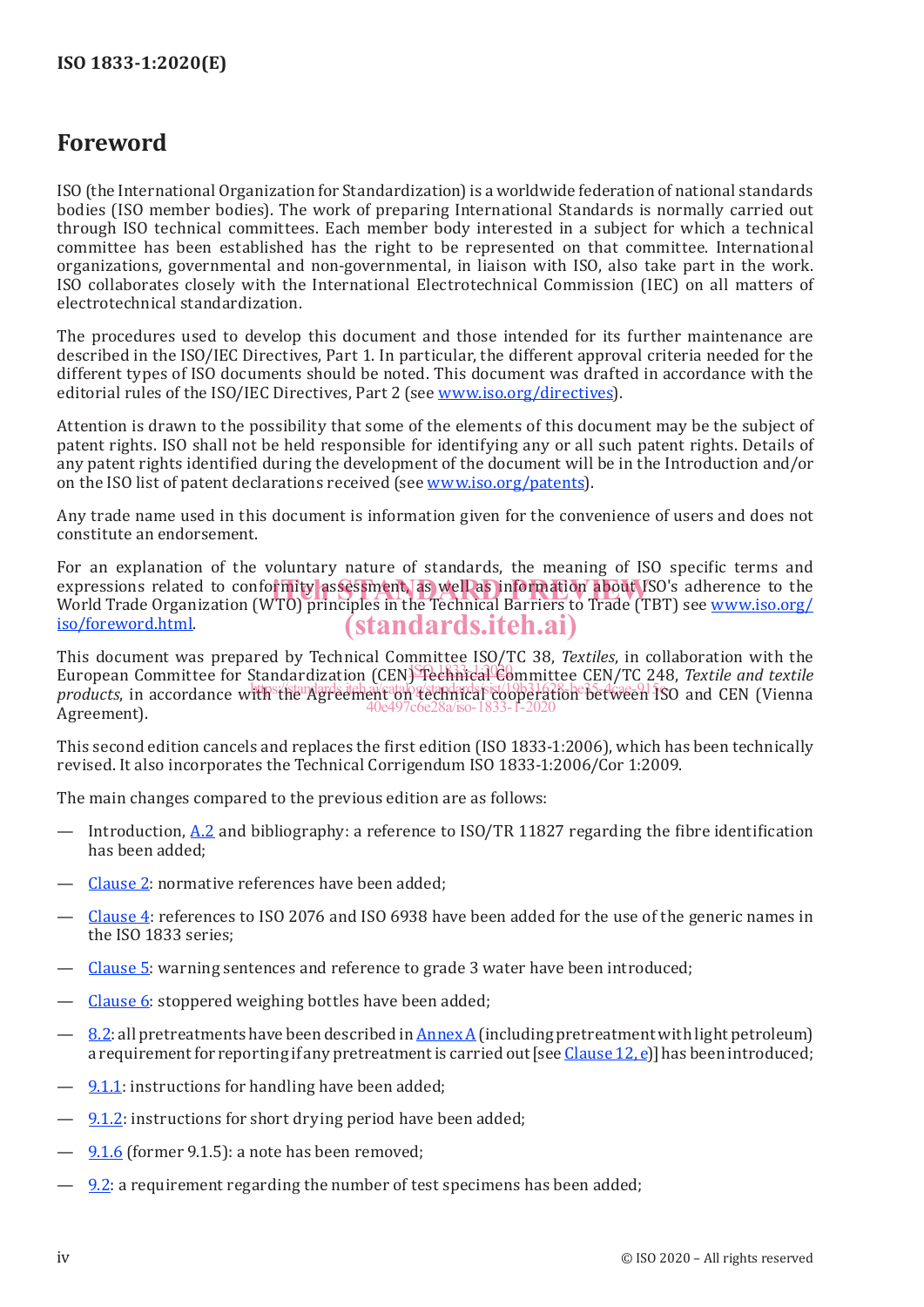- Clause 10: deletion of former 10.3 (consideration of only percentage additions for moisture, case included in the new 10.3 covering percentage additions for moisture and non-fibrous matter, and/ or percentage losses of fibrous matter by pre-treatment);
- $-$  10.3: additional instructions in case of calculated percentage greater than 100 % have been given;
- $\frac{1}{2}$  Annexes A and B have been changed to normative;
- Table A.1 and concerned subclauses: additional cases regarding elastane (see A.5.1.2), elastolefin (see  $A.5.1.3$ ), bast fibres (see  $A.5.25$ ) have been introduced;
- $\frac{\text{B.8.1}}{\text{B.8.1}}$  and  $\frac{\text{B.8.2}}{\text{B.8.2}}$ : a requirement regarding the number of test specimens has been added.

A list of all parts in the ISO 1833 series can be found on the ISO website.

Any feedback or questions on this document should be directed to the user's national standards body. A complete listing of these bodies can be found at www.iso.org/members.html.

# iTeh STANDARD PREVIEW (standards.iteh.ai)

ISO 1833-1:2020 https://standards.iteh.ai/catalog/standards/sist/19b31628-be35-4cae-915c-40e497c6e28a/iso-1833-1-2020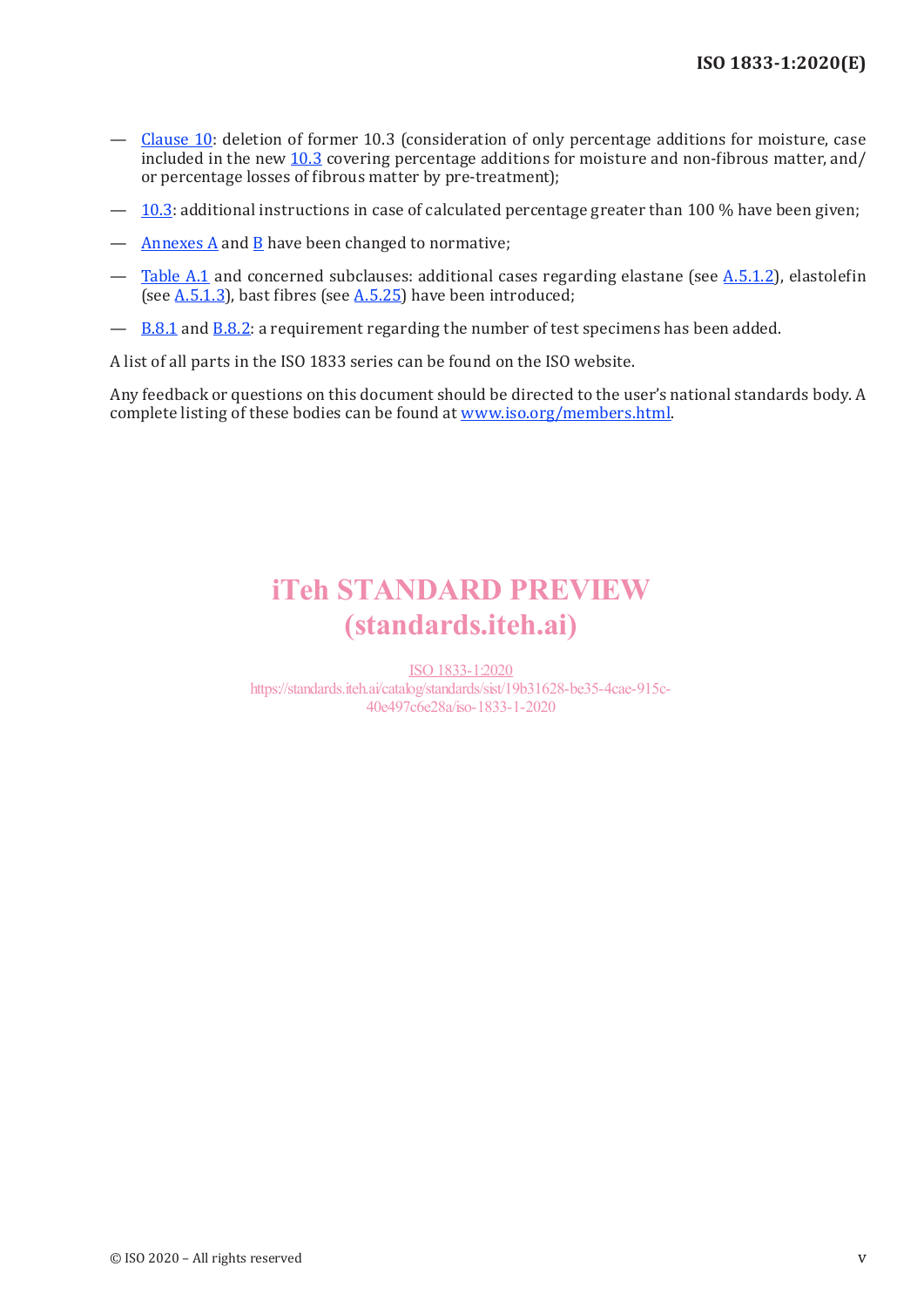### **Introduction**

Methods for the quantitative analysis of fibre mixtures are based on two main processes, the manual separation and the chemical separation of fibres.

It is preferable to use the method of manual separation, which is given in Annex B, whenever possible since it generally gives more accurate results than the chemical method. It can be used for all textiles whose component fibres do not form an intimate mixture, for example in the case of yarns composed of several elements each of which is made up of only one type of fibre, or woven fabrics in which the fibre of the warp is of a different kind to that of the weft, or knitted fabrics capable of being unravelled made up of yarns of different types.

In general, the methods described in the different parts of ISO 1833 are based on the selective dissolution of an individual component. After the removal of a component, the insoluble residue is weighed, and the proportion of soluble component is calculated from the loss in mass. This document gives the information which is common to the analyses, by this method, of all fibre mixtures, whatever their composition. This information is intended to be used in conjunction with the other parts of ISO 1833; these parts contain the detailed procedures applicable to particular fibre mixtures. Where, occasionally, an analysis is based on a principle other than selective dissolution, full details are given in the appropriate part.

Mixtures of fibres obtained during processing and, to a lesser extent, in finished textiles can contain non-fibrous matter, such as fats, waxes or dressings, or water-soluble matter, either occurring naturally or added to facilitate processing. Non-fibrous matters are removed before analysis.

A method of pre-treatment for removing oils, fats, waxes and water-soluble matter is given in <u>Annex A</u>. Dye in dyed fibres is considered to be an integral part of the fibre and is not removed.

In addition, textiles can contain resins or other matter added to bond the fibres together or to confer special properties, such as twater-repellence or crease-resistance. Such matter, including dyestuffs in exceptional cases, can interfere with the action of the reagent on the soluble component and/or it can be partially or completely removed by the reagent. This type of added matter can also cause errors and are removed before the sample is analysed. If it is impossible to remove such added matter, the methods of analysis are no longer applicable.

Most textile fibres contain water, the amount depending on the type of fibre and on the relative humidity of the surrounding air. Analyses are conducted on the basis of dry mass, and a procedure for determining the dry mass of test specimens and residues is given in this document.

The result is therefore obtained on the basis of clean, dry fibres.

Provision is made for recalculating the result on the basis of

a) agreed moisture regain

NOTE The agreed moisture regain of each fibre is specified in some regional legislation or after agreement between interested parties.

- b) agreed moisture regain and also for
	- 1) fibrous matter removed in the pre-treatment, and
	- 2) non-fibrous matter (for example, fibre dressing, processing oil, or size) that can be properly regarded as part of the fibre as an article of commerce.

In some methods, the insoluble component of a mixture can be partially dissolved in the reagent used to dissolve the soluble component. Where possible, the reagents that have been chosen are those that have little or no effect on the insoluble fibres. If loss in mass is known to occur during the analysis, the result is corrected; correction factors for this purpose are given. These correction factors have been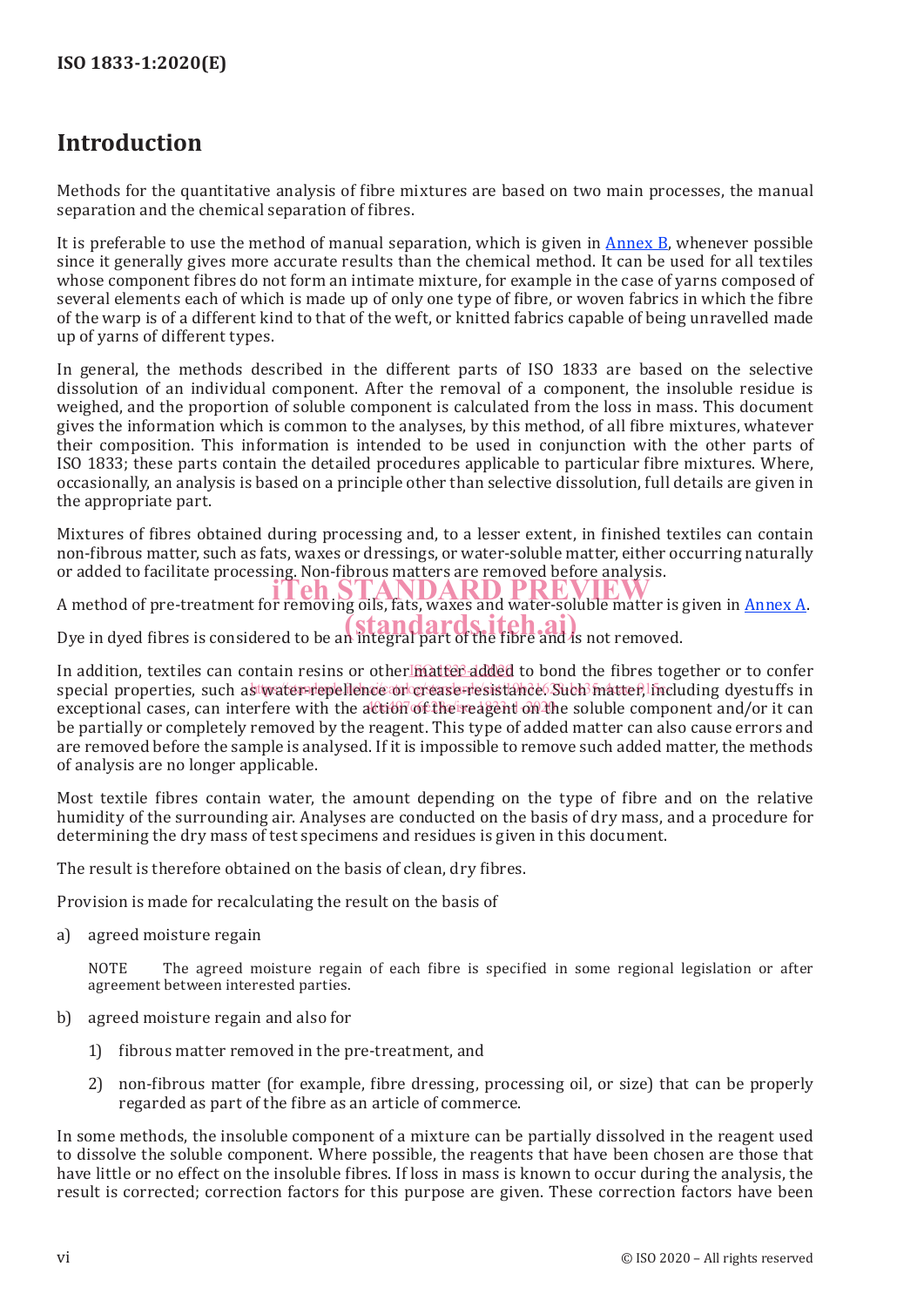determined in several laboratories by treating, in the appropriate reagent as specified in the method of analysis, fibres cleaned by the pre-treatment.

These correction factors apply only to undegraded fibres, and different correction factors might be necessary if the fibres have been degraded during processing.

The procedures given apply to single determinations; at least two determinations on separate test specimens are made, both in the case of manual separation and in the case of chemical separation, but more may be carried out if desired.

Before proceeding with any quantitative analysis, it is assumed that all the fibres present in the mixture have been identified. For this purpose, ISO/TR 11827 may be used.

For confirmation, unless it is technically impossible, it is recommended that use be made of alternative procedures whereby the component that would be the residue in the standard method is dissolved out first.

# iTeh STANDARD PREVIEW (standards.iteh.ai)

ISO 1833-1:2020 https://standards.iteh.ai/catalog/standards/sist/19b31628-be35-4cae-915c-40e497c6e28a/iso-1833-1-2020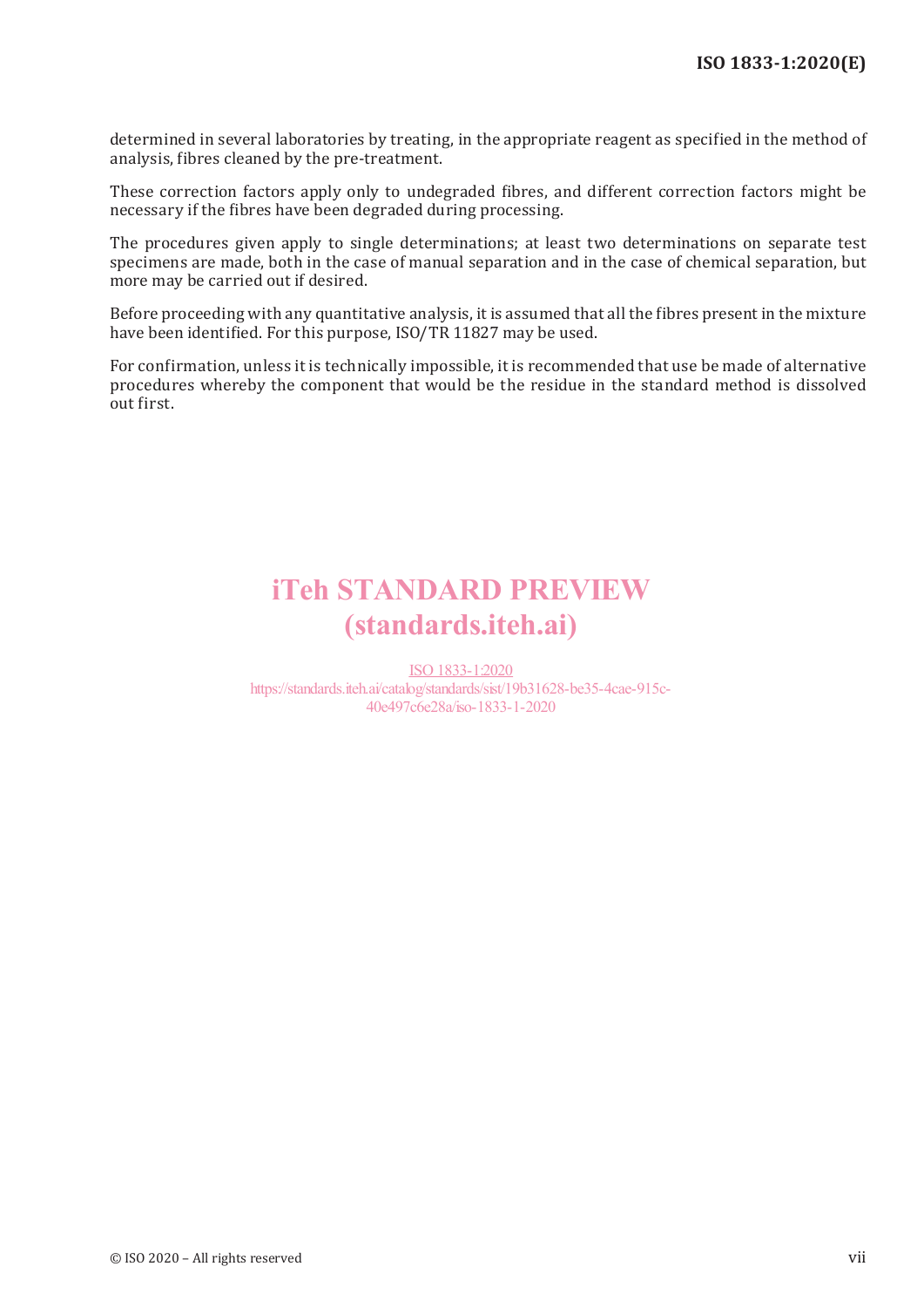# iTeh STANDARD PREVIEW (standards.iteh.ai)

ISO 1833-1:2020 https://standards.iteh.ai/catalog/standards/sist/19b31628-be35-4cae-915c-40e497c6e28a/iso-1833-1-2020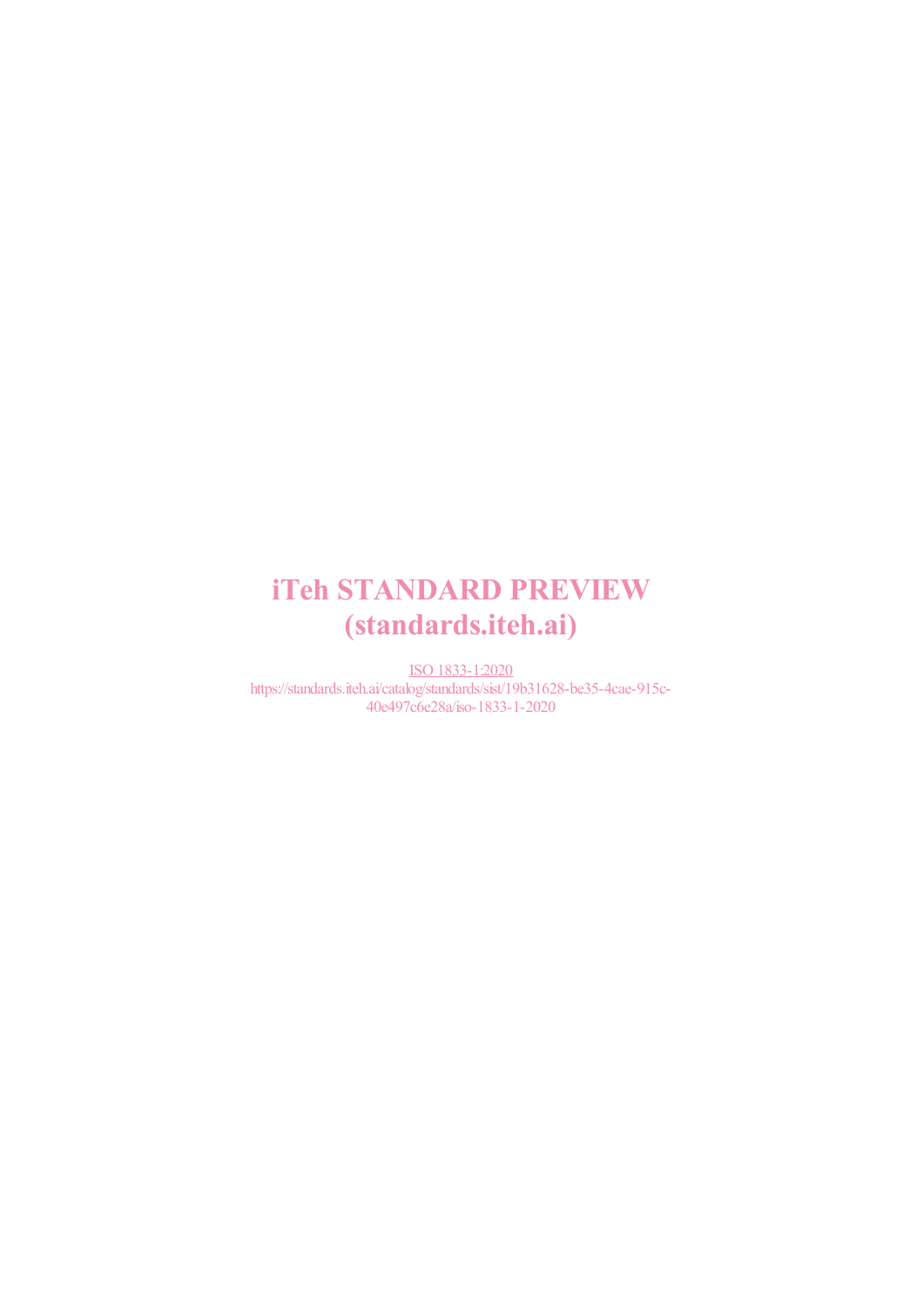## **Textiles — Quantitative chemical analysis —**

### Part 1: **General principles of testing**

#### **1 Scope**

This document specifies a common method for the quantitative chemical analysis of various mixtures of fibres. This method and the methods described in the other parts of ISO 1833 are applicable, in general, to fibres in any textile form. Where certain textile forms are excepted, these are listed in the scope of the appropriate part.

#### **2 Normative references**

The following documents are referred to in the text in such a way that some or all of their content constitutes requirements of this document. For dated references, only the edition cited applies. For undated references, the latest edition of the referenced document (including any amendments) applies.

ISO 105-C10, *Textiles* — Tests for colour fastness — Part C10: Colour fastness to washing with soap or soap<br>and soda *and soda*

ISO 2076, *Textiles — Man-made fibres — Generic names* (standards.iteh.ai)

ISO 3696, *Water for analytical laboratory use — Specification and test methods* ISO 1833-1:2020 https://standards.iteh.ai/catalog/standards/sist/19b31628-be35-4cae-915c-

ISO 5089, *Textiles — Preparation of laboratory test samples and test specimens for chemical testing* 40e497c6e28a/iso-1833-1-2020

ISO 6938, *Textiles — Natural fibres — Generic names and definitions*

#### **3 Terms and definitions**

For the purposes of this document, the terms and definitions given in ISO 5089 and the following apply.

ISO and IEC maintain terminological databases for use in standardization at the following addresses:

- ISO Online browsing platform: available at https://www.iso.org/obp
- IEC Electropedia: available at http://www.electropedia.org/

#### **3.1**

#### **non-fibrous matter**

processing aids such as lubricants and sizes or naturally occurring non-fibrous substances

#### **4 Principle**

After the identification of the components of a mixture, the non-fibrous matter is removed by suitable pre-treatment and then one of the components is determined usually by selective dissolution or manual separation (see  $\Delta$ nnex B). The insoluble residue is dried and weighed, and the proportion of soluble component calculated from the loss in mass. It is usually preferable to dissolve the fibre present in the greater proportion, thus obtaining the fibre present in the smaller proportion as residue.

The fibre names in the ISO 1833 series are in accordance with the generic names listed in ISO 6938 for the natural fibres and ISO 2076 for the man-made fibres.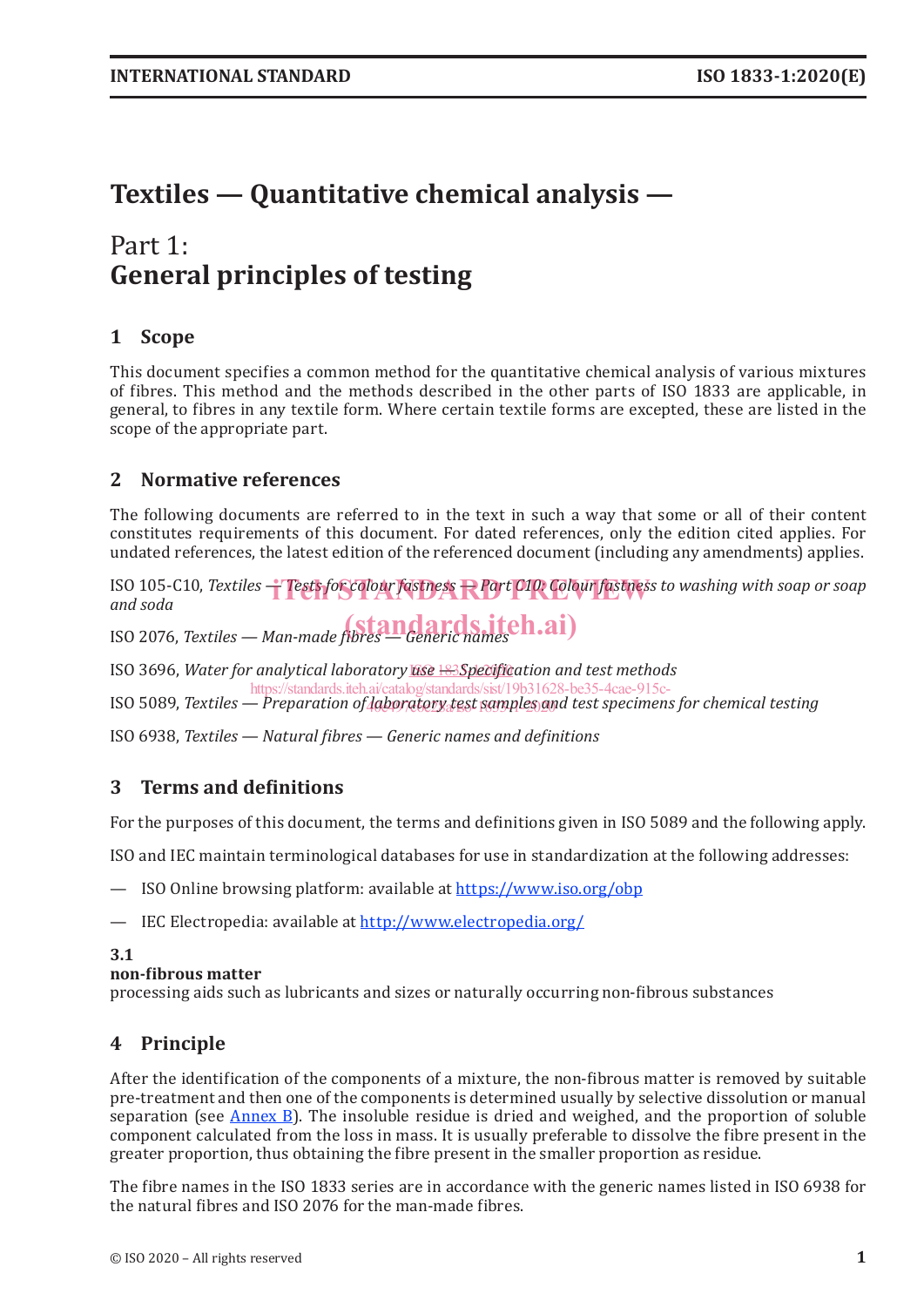#### **5 Reagents**

Use only reagents of analytical grade. Reagents are listed in Table A.1.

**WARNING — The ISO 1833 series may call for the use of substances/procedures that may be injurious to the health/environment if appropriate conditions are not observed. It refers only to technical suitability and does not absolve the user from legal obligations relating to health and safety/environment at any stage.**

**5.1 Water**, grade 3 (according to ISO 3696).

#### **6 Apparatus**

**6.1 Glass filter crucible**, capacity 30 ml to 40 ml, with sealed-in sintered disk filter with pore size of 90 µm to 150 µm.

In place of a glass filter crucible, any other apparatus giving identical results may be used.

- **6.2 Stoppered weighing bottles**, large enough to contain such crucibles.
- **6.3 Vacuum flask**.
- **6.4** Desiccator, containing self-indicating silica gelARD PREVIEW
- **6.5** Ventilated oven, for drying test specimens at (TOS + 3) Ch.ai)
- **6.6 Analytical balance**, with a resolution of 0,00012 g or better.

https://standards.iteh.ai/catalog/standards/sist/19b31628-be35-4cae-915c-

### **6.7 Soxhlet extraction apparatus**, or any other apparatus giving identical results.

NOTE Soxhlet size of a volume, in millilitres, equal to 20 times the mass, in grams, of the laboratory test sample has been found convenient.

#### **7 Conditioning and testing atmosphere**

Because dry masses are determined, it is unnecessary to condition the test specimen. The analysis is carried out under ordinary room conditions.

#### **8 Sampling and pre-treatment of laboratory test sample**

#### **8.1 Sampling**

Take a laboratory test sample, as described in ISO 5089, that is representative of the laboratory bulk sample and sufficient to provide all the test specimens, each of at least 1 g, that are required. Fabrics may contain yarns of different composition and account should be taken of this fact in the sampling of the fabric. Treat the laboratory test sample as described in  $8.2$ .

#### **8.2 Pre-treatment of laboratory test sample**

Laboratory test sample shall be pretreated by a suitable method (as described in Annex A) which does not affect any of the fibre components.

NOTE 1 The purpose of the pretreatment is to remove non-fibrous matter, which is not to be taken into account in the percentage calculations.